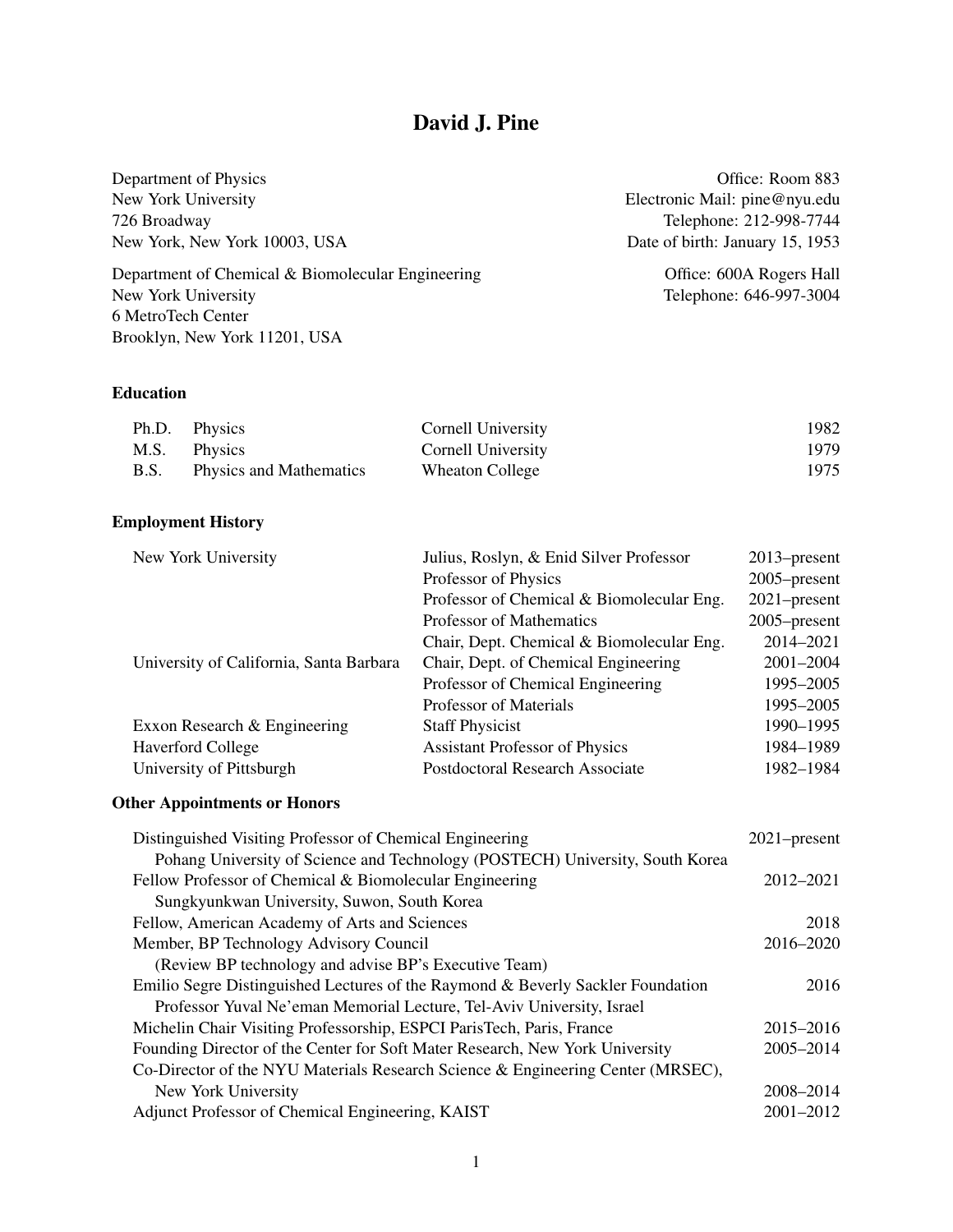| Korean Advanced Institute for Science & Technology, Daejeon, South Korea |               |
|--------------------------------------------------------------------------|---------------|
| Chair and member of the Executive Committee                              | $2007 - 2011$ |
| of the Division of Condensed Matter Physics, American Physical Society   |               |
| Co-Editor, The European Physical Journal E (Soft Matter)                 | 2007-2010     |
| Debye Lecturer, Utrecht University                                       | 2009          |
| Bertman Lecturer, Wesleyan University                                    | 2008          |
| Joliot Chair, ESPCI, Paris, France                                       | 2007-2008     |
| Ecole Supérieure de Physique et de Chimie Industrielles, Paris, France   |               |
| Langmuir Lecturer, American Chemical Society, New York                   | 2003          |
| Professeur Invité, ESPCI, Paris, France                                  | 2003          |
| Rhodia Chair, Rhodia, Inc.                                               | 2001          |
| Society of Rheology Publication of the Year Award                        | 2000          |
| Fellow of the American Association for the Advancement of Science        | 2000          |
| Guggenheim Fellow                                                        | 1999-2000     |
| Professeur Invité, ESPCI, Paris, France                                  | 1999-2000     |
| Fellow of the American Physical Society                                  | 1997          |
| Professeur Invité, University of Strasbourg, France                      | 1997          |
| Consultant, Albemarle Corporation                                        | 1996          |
| Visiting Directeur de Recherche, University of Strasbourg, France        | 1994          |
| Visiting Scientist, Exxon Research & Engineering                         | 1987–1988     |

## Research Interests

Research interests encompass self-assembly and the dynamical, structural, optical, and rheological, properties of soft materials, including colloidal and noncolloidal particle suspensions, emulsions, surfactant solutions, and polymer solutions. Current projects include the development of photonic crystals using emulsion and colloidal templating techniques, the development and study of colloids with non-spherically symmetric potentials, lock-and-key colloids, DNA-coated colloids, and reversibility and non-equilibrium phase transitions in periodically driven systems. There is also ongoing activity in the development of optical probes of these materials, including diffusing-wave spectroscopy, light scattering microscopy, light scattering from sheared fluids, and total internal reflection microscopy.

### Research overview

- Diffusing-Wave Spectroscopy: Developed diffusing-wave spectroscopy (DWS), the extension of dynamic light scattering to systems that multiply scatter light, as a quantitative tool for measuring dynamics in complex fluids. Developed models for diffuse reflection, polarization effects, particle correlations, and shear in DWS. Using multispeckle techniques, extended DWS to measure dynamics over 10 decades in time. Developed pulsed DWS. Refs. [\[6,](#page-3-0) [9,](#page-4-0) [10,](#page-4-1) [12,](#page-4-2) [15,](#page-4-3) [16,](#page-4-4) [17,](#page-4-5) [18,](#page-4-6) [19,](#page-4-7) [24,](#page-4-8) [29,](#page-5-0) [34,](#page-5-1) [35,](#page-5-2) [40,](#page-5-3) [55,](#page-6-0) [79\]](#page-7-0)
- Light Scattering in sheared systems: Developed DWS as well as dynamic and forced-Rayleigh light scattering techniques as tools for quantitative measurements of the effects of shear flow on the structure and dynamics of complex fluids. Refs. [\[8,](#page-4-9) [12,](#page-4-2) [21,](#page-4-10) [22,](#page-4-11) [52,](#page-6-1) [55,](#page-6-0) [62\]](#page-7-1)
- Transition from ballistic to diffusive Brownian motion: Used DWS to measure the transition from ballistic to diffusive Brownian motion in colloidal suspensions, which required resolving sub-nanometer scale motion of micron–sized colloidal spheres. Demonstrated that hydrodynamic interactions lead to a power-law decay rather than the exponential decay of the velocity autocorrelation function that is predicted by classical Langevin theory. Refs. [\[9,](#page-4-0) [18,](#page-4-6) [34\]](#page-5-1)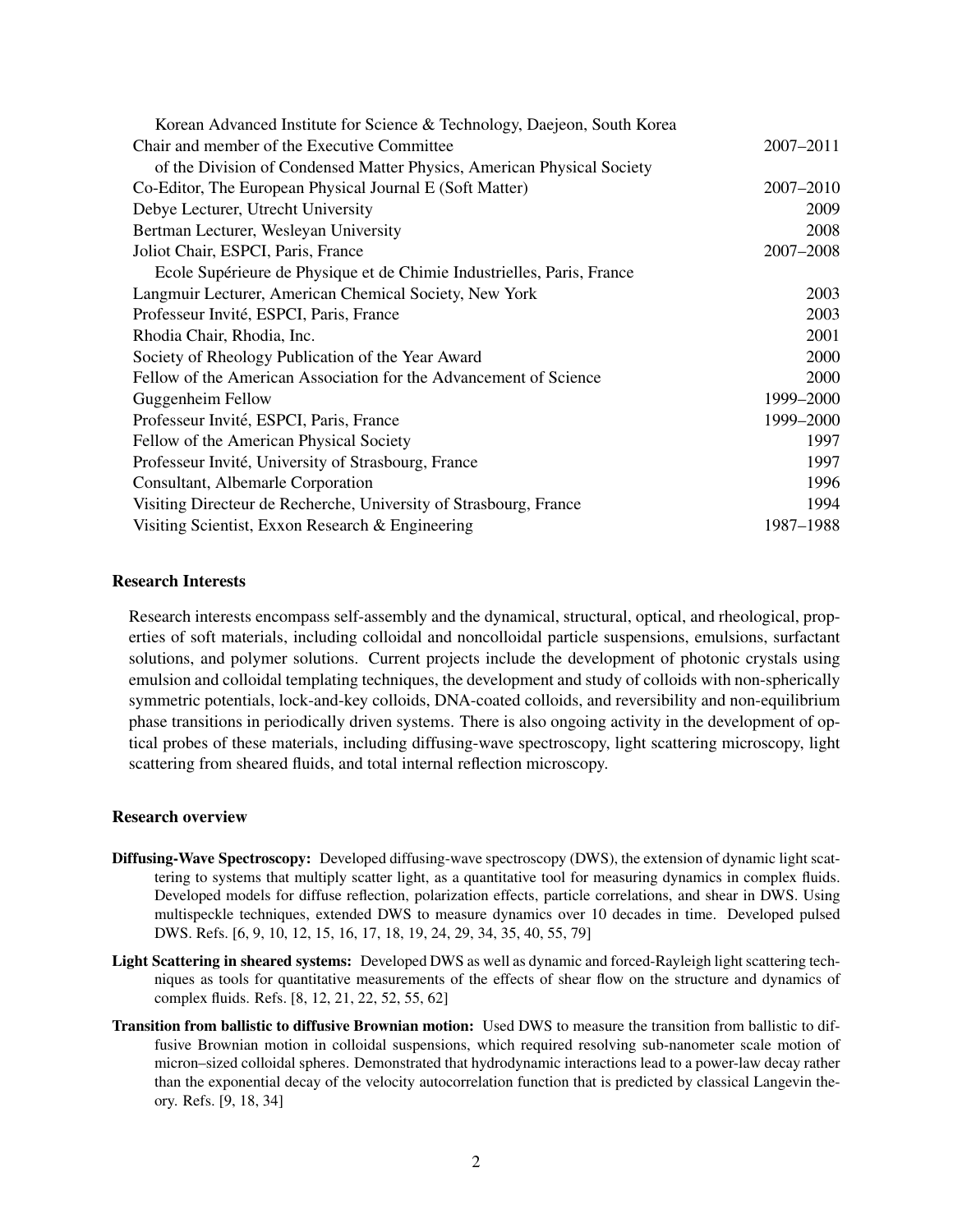- Structure and dynamics of coarsening in foams: First experimental measurements of coarsening dynamics in foams. Non-invasive bulk measurements of temporal evolution of foam cell size confirmed that foams coarsen by Ostwald ripening. Refs. [\[21,](#page-4-10) [25\]](#page-5-4)
- Shear-enhanced concentration fluctuations in polymer solutions: Used light scattering to show that concentration fluctuations are enhanced by shear flow in a fashion that is largely consistent with a model developed by Helfand and Fredrickson (HF) and inconsistent with several competing models. Showed that an additional relaxation mode, not present in the HF theory, is required to explain the development and relaxation of shear-induced structures. Refs. [\[22,](#page-4-11) [33,](#page-5-5) [51,](#page-6-2) [82\]](#page-8-0)
- Entropically-driven crystallization of colloids at surfaces: Discovered that the depletion interaction can lead to surface (and bulk) crystallization. Refs. [\[43,](#page-6-3) [50\]](#page-6-4)
- Entropic Control of Particle Motion Using Passive Surface Microstructures: Measured the entropic binding potential to surfaces and showed how surface patterning can lead to the control of particle adsorption and motion in binary colloidal mixtures. Ref. [\[53\]](#page-6-5)
- Shear-thickening and inhomogeneous structures of wormlike micelles: Discovered the formation of inhomogeneous gel-like structures as well as re-entrant and chaotic rheological behavior in wormlike micelle solutions. Refs. [\[52,](#page-6-1) [60,](#page-6-6) [62,](#page-7-1) [63\]](#page-7-2)
- Yielding of dense emulsions: Discovered that dense emulsions yield by the inhomogeneous nucleation of isolated liquid-like domains of droplets and that irreversible particle motion sharply increases beyond a critical strain, which is in close agreement with the strain beyond which the stress–strain relation probed significantly departs from linearity. Ref. [\[55,](#page-6-0) [146\]](#page-11-0)
- Inverse opals for photonic materials: Developed the emulsion templating method as the first means for making so-called inverse opal photonic crystal structures. Extended colloidal templating methods to produce highly ordered photonic crystals with optical stop bands. Refs. [\[58,](#page-6-7) [67,](#page-7-3) [76\]](#page-7-4)
- Hierarchically porous metal oxides: Developed hierarchically ordered metal-oxide porous structures and monoliths with very large internal surface area for applications in optics, catalysis, and structural materials. Refs. [\[69,](#page-7-5) [74,](#page-7-6) [75,](#page-7-7) [65,](#page-7-8) [90\]](#page-8-1)
- Colloidal clusters and molecules: Developed minimal moment clusters and emulsion encapsulation methods for use as building blocks for photonic and other colloidal structures. Further developed clusters to make colloids with controllable directional interactions for use as colloidal molecules. Developed methods to make macroporous colloidal particles for optical applications. Refs. [\[80,](#page-8-2) [81,](#page-8-3) [84\]](#page-8-4)
- Nanoparticle localization and phase transitions in diblock copolymers: Refs. [\[97,](#page-8-5) [101,](#page-9-0) [112,](#page-9-1) [115,](#page-9-2) [122\]](#page-10-0) Demonstrated how nanoparticles can be localized in either phase of a diblock copolymer by varying the composition of ligands on the nanoparticle surfaces.
- Reversibility/Irreversibility transition and random organization in sheared suspensions: Discovered and characterized the reversibility/irreversibility transition in periodically sheared suspensions and elucidated the associated process of *random organization*. Showed how the introduction of gravity can lead to self-organized critical states. Refs. [\[104,](#page-9-3) [117,](#page-9-4) [123,](#page-10-1) [145,](#page-11-1) [174\]](#page-12-0)
- Lock-and-key colloids: Developed and characterized lock-and-key interactions between colloidal particles with shape complementarity using the depletion interaction. Refs. [\[124,](#page-10-2) [137,](#page-11-2) [144,](#page-11-3) [152\]](#page-11-4)
- Light-Activated Colloidal Surfers: Studied light-activated suspension of colloidal surfers and showed that they selforganize into two-dimensional "living crystals," which form, break, explode, and re-form elsewhere. Showed that the existence of living crystals is intrinsically related to the out-of-equilibrium collisions of the selfpropelled particles. Refs. [\[136,](#page-10-3) [141,](#page-11-5) [148,](#page-11-6) [151\]](#page-11-7)
- DNA-coated colloids: Developed a variety of methods to achieve high-density coatings of DNA brushes on colloidal particles, which improves thermally-reversible DNA-mediated binding between colloids and facilitates the growth of colloidal crystals. Studied reconfigurable crystal transitions by combining dense DNA-coatings with toe-hold displacement. Refs. [\[153,](#page-11-8) [154,](#page-11-9) [155,](#page-11-10) [168\]](#page-12-1)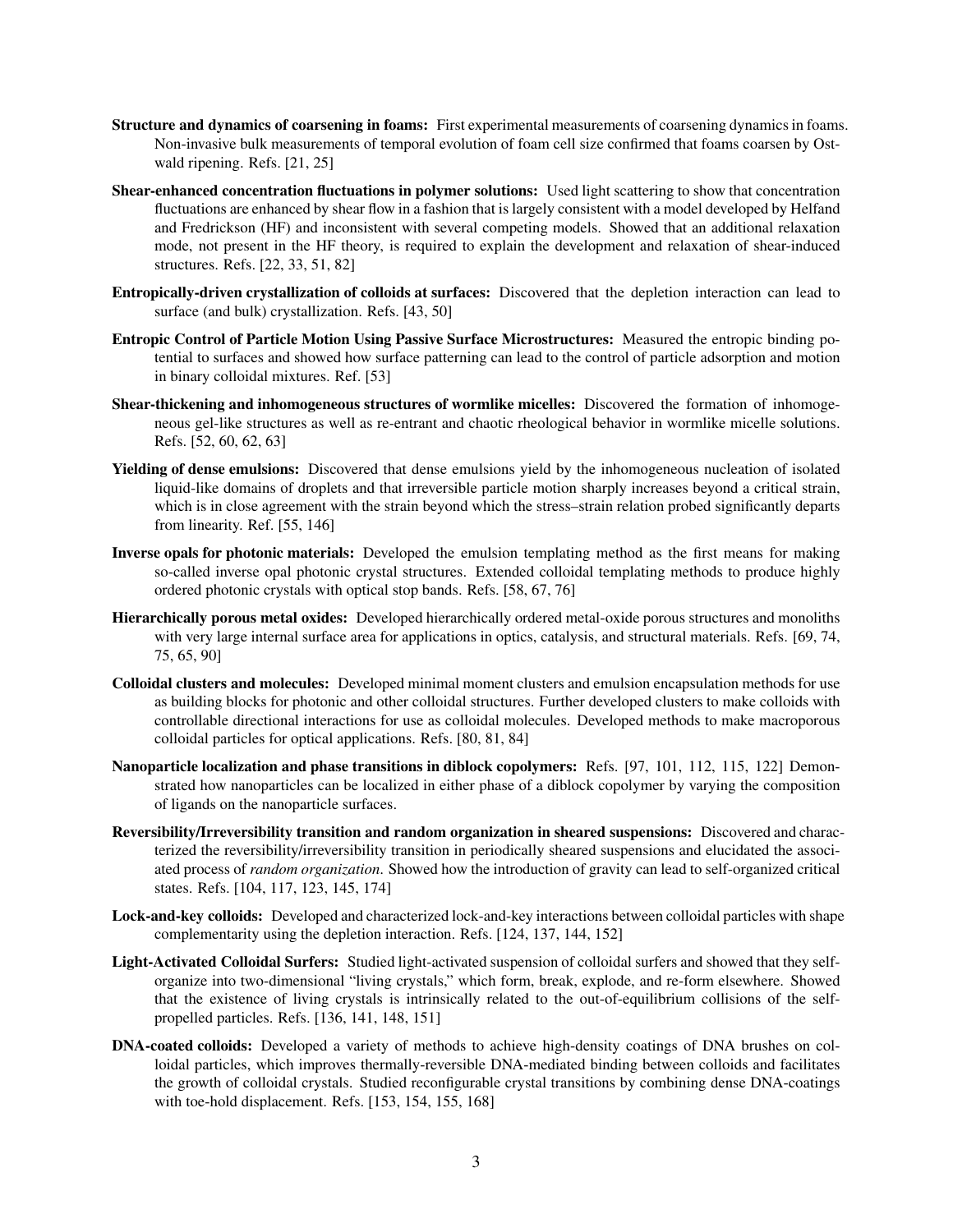- Patchy colloids with directional interactions and valence: Developed a general method for creating the colloidal analogs of atoms with valence with chemically distinct surface patches that imitate hybridized atomic orbitals, sp<sup>2</sup>, sp<sup>3</sup>, etc. Functionalized patches with DNA sticky ends to form programmable, specific, reversible, and directional bonds between colloids. Ref. [\[135\]](#page-10-4)
- Janus colloids: Developed scalable method for making Janus colloids with well defined Janus balance that can be controllably varied from 1% to 81%. Observed new colloidal structures, including colloidal micelles, fibers, and lamellae depending on the Janus balance. Developed ability to dynamically reconfigure Janus particle assemblies between chain-like and lamellar structures using toehold exchange and by exploiting ability to orthogonally functionalize both sides. Ref. [\[166,](#page-12-2) [168,](#page-12-1) [175\]](#page-13-0)
- Self-assembly of colloidal superstructures: Introduced new design principle for self-assembly based on preassembled components that allows the formation of otherwise unattainable low-coordination structures. Demonstrated the approach using preassembled colloidal tetrahedra and spheres, which resulted in the formation of diamond and pyrochlore sublattices never assembled before. Ref. [\[158,](#page-12-3) [162\]](#page-12-4)
- Self-assembly of colloidal diamond: Developed first method to self-assemble colloidal cubic diamond, which is valuable for it optical properties. Ref. [\[173\]](#page-12-5)
- Photon-counting effects on TIRM: Showed that the effects of photon-counting statistics can limit the resolution of measurements using total internal reflection microscopy (TIRM) of short-range colloidal potentials and provided a quantitative accounting of the effect, which had gone unnoticed for more than three decades. Ref. [\[180\]](#page-13-1)

#### Publications

ORCID iD: 0000-0002-3304-6684

#### Books

Introduction to Python for Science & Engineering (Series in Computational Physics). David J. Pine. Boca Raton, FL, CRC Press, 2019, Taylor & Francis Group (368 pages).

Journal Articles (see also *[Google Scholar](https://scholar.google.com/citations?user=lc5f21oAAAAJ&hl=en)*)

- [1] Diffusion and electrotransport of hydrogen and deuterium in vanadium-titanium and vanadiumchromium alloys. D. J. Pine and R. M. Cotts. *Phys. Rev. B* 28, 641–647 (1983).
- [2] Active-coupling mixing times for a stirred binary liquid. N. Easwar, J. V. Maher, D. J. Pine, and W. I. Goldburg. *Phys. Rev. Lett.* 51, 1272–1274 (1983).
- [3] Turbulent suppression of spinodal decomposition. D. J. Pine, N. Easwar, J. V. Maher, and W. I. Goldburg. *Phys. Rev. A* 29, 308–313 (1984).
- [4] Accurate measurement of hydrogen diffusivity in metals. D. J. Pine and R. M. Cotts. *Rev. Sci. Inst.* 55, 614–616 (1984).
- [5] Azimuthal integration of scattered light intensity using a conical lens. D. J. Pine. *Rev. Sci. Inst.* 55, 856–859 (1984).
- <span id="page-3-0"></span>[6] Diffusing-wave spectroscopy. D. J. Pine, D. A. Weitz, P. M. Chaikin, and E. Herbolzheimer. *Phys. Rev. Lett.* 60, 1134–1137 (1988).
- [7] Features of diffusing-wave spectroscopy. D. J. Pine, D. A. Weitz, P. M. Chaikin, and E. Herbolzheimer. In J. Abbiss and A. E. Smart, editors, *OSA Proceedings on Photon Correlation Techniques and Applications*, volume 1, pp. 35–43. Optical Society of America, Washington, DC (1988).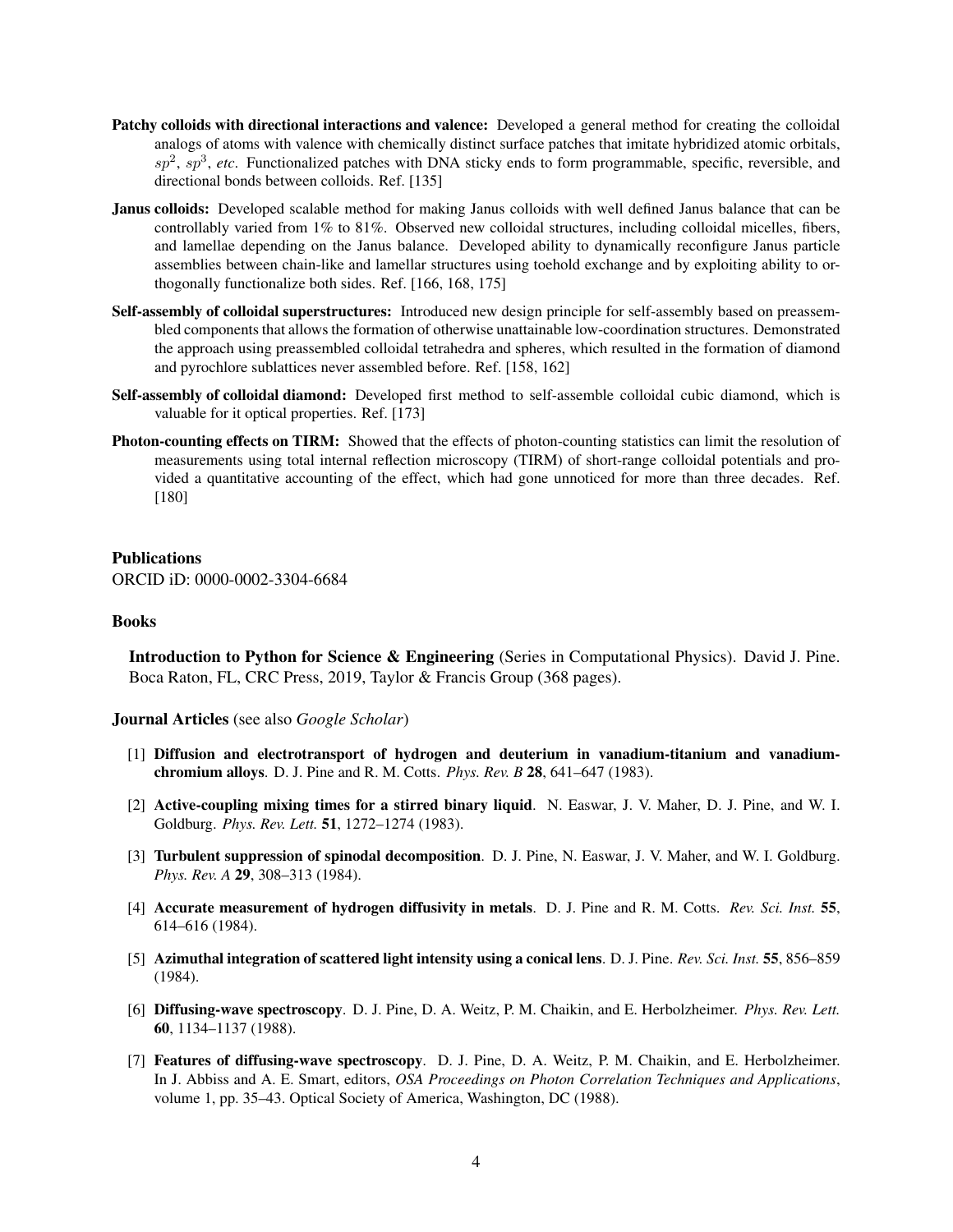- <span id="page-4-9"></span>[8] Self-diffusion of interacting colloids far from equilibrium. X. Qiu, H. D. Ou-Yang, D. J. Pine, and P. M. Chaikin. *Phys. Rev. Lett.* 61, 2554–2557 (1988).
- <span id="page-4-0"></span>[9] Nondiffusive Brownian motion studied by diffusing-wave spectroscopy. D. A. Weitz, D. J. Pine, P. N. Pusey, and R. J. A. Tough. *Phys. Rev. Lett.* 63, 1747–1750 (1989).
- <span id="page-4-1"></span>[10] Polarization memory of multiply scattered light. F. C. MacKintosh, J. X. Zhu, D. J. Pine, and D. A. Weitz. *Phys. Rev. B* 40, 9342–9345 (1989).
- [11] Temporal correlations of multiply scattered light. D. A. Weitz, D. J. Pine, P. N. Pusey, E. Herbolzheimer, and P. M. Chaikin. In A. Gonzalez, C. Varea, and M. Medina-Noyola, editors, *XVIII Winter Meeting on Statistical Physics: Lectures on Thermodynamics and Statistical Mechanics*, pp. 139–149. World Scientific, Singapore (1989).
- <span id="page-4-2"></span>[12] Diffusing-wave spectroscopy in a shear flow. X.-l. Wu, D. J. Pine, P. M. Chaikin, J. S. Huang, and D. A. Weitz. *J. Opt. Soc. Am. B* 7, 15–20 (1990).
- [13] Nondiffusive Brownian motion studied by diffusing-wave spectroscopy. D. J. Pine, D. A. Weitz, D. J. Durian, P. N. Pusey, and R. J. A. Tough. In C. Safinya, S. Safran, and P. Pincus, editors, *Macromolecular Fluids*, volume 177 of *Mat. Res. Soc. Symp. Proc.*, pp. 225–230. Materials Research Society, Pittsburgh (1990).
- [14] Dynamics of concentrated colloidal suspensions. D. A. Weitz, L. Ye, P. Sheng, J. S. Huang, D. J. Pine, J. Liu, P. M. Chaikin, and P. N. Pusey. In C. Safinya, S. Safran, and P. Pincus, editors, *Macromolecular Fluids*, volume 177 of *Mat. Res. Soc. Symp. Proc.*, pp. 207–212. Materials Research Society, Pittsburgh (1990).
- <span id="page-4-3"></span>[15] Dynamical correlations of multiply scattered light. D. J. Pine, D. A. Weitz, G. Maret, P. E. Wolf, E. Herbolzheomer, and P. M. Chaikin. In P. Sheng, editor, *Scattering and localization of classical waves in random media*, volume 8 of *World scientific series on directions in condensed matter physic*, pp. 312–372. World Scientific, Singapore (1990).
- <span id="page-4-4"></span>[16] Pulsed diffusing-wave spectroscopy: Pathlength specific observation of speckle fluctuation spectra from dense colloids. A. G. Yodh, P. D. Kaplan, and D. J. Pine. In C. B. Harris, E. Ippen, G. Mourou, and A. Zewail, editors, *Ultrafast Phenomena VII: Proceedings of the 7th International Conference*, volume 53 of *Springer Series in Chemical Physics*, pp. 169–171. Springer-Verlag, Berlin (1990).
- <span id="page-4-5"></span>[17] Hydrodynamic interactions in concentrated suspensions. X. Qiu, X.-l. Wu, J. Z. Xue, D. J. Pine, D. A. Weitz, and P. M. Chaikin. *Phys. Rev. Lett.* 65, 516–519 (1990).
- <span id="page-4-6"></span>[18] Pulsed diffusing-wave spectroscopy: High resolution through nonlinear optical gating. A. G. Yodh, P. Kaplan, and D. J. Pine. *Phys. Rev. B* 42, 4744–4747 (1990).
- <span id="page-4-7"></span>[19] Diffusing-wave spectroscopy: Dynamic light scattering in the multiple scattering limit. D. J. Pine, D. A. Weitz, J. Zhu, and E. Herbolzheimer. *Journal de Physique* 51, 2101–2127 (1990).
- [20] Dynamics and coarsening in 3-dimensional foams. D. J. Durian, D. A. Weitz, and D. J. Pine. *J. Phys.-Cond. Mat.* 2, Sa433–Sa436 (1990).
- <span id="page-4-10"></span>[21] Multiple light-scattering probes of foam structure and dynamics. D. J. Durian, D. A. Weitz, and D. J. Pine. *Science* 252, 686–688 (1991).
- <span id="page-4-11"></span>[22] Enhanced concentration fluctuations in polymer solutions under shear flow. X.-l. Wu, D. J. Pine, and P. K. Dixon. *Phys. Rev. Lett.* 66, 2408–2411 (1991).
- [23] Diffusing-wave interferometry. A. G. Yodh, N. Georgiades, and D. J. Pine. *Opt. Comm.* 83, 56–59 (1991).
- <span id="page-4-8"></span>[24] Internal reflection of diffusive light in random media. J. Zhu, D. J. Pine, and D. A. Weitz. *Phys. Rev. A* 44, 3948–3959 (1991).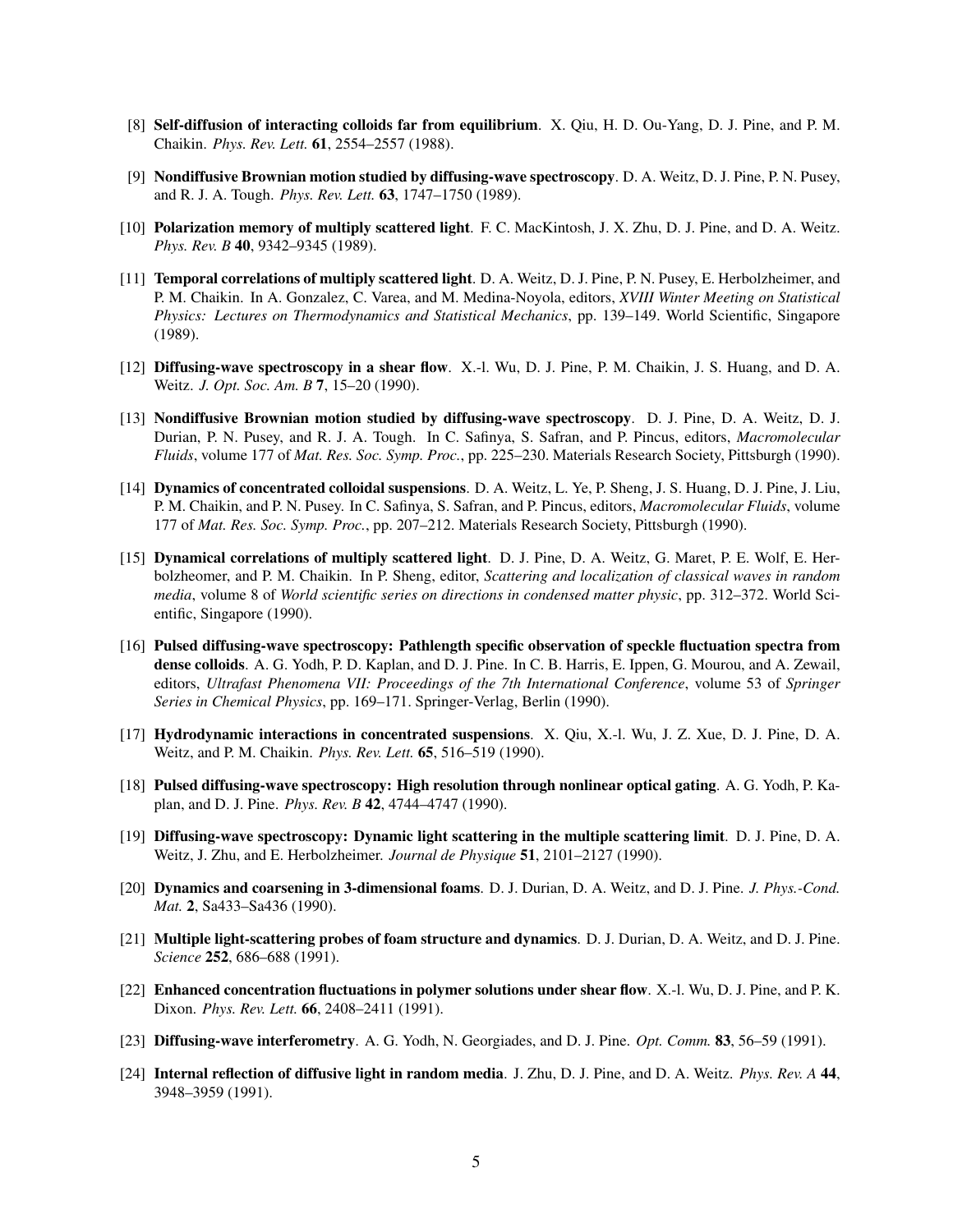- <span id="page-5-4"></span>[25] Scaling behavior in shaving cream. D. J. Durian, D. A. Weitz, and D. J. Pine. *Phys. Rev. A* 44, R7902–R7905 (1991).
- [26] The structure and dynamics of a semidilute polymer solution under shear flow. P. K. Dixon, D. J. Pine, and X.-l. Wu. *Polym. Mater. Sci. Eng.* 65, 218–225 (1991).
- [27] Pulsed diffusing-wave spectroscopy in dense colloids. A. G. Yodh, P. Kaplan, and D. J. Pine. In A. A. Maradudin, K. K. Rebane, and E. Garmire, editors, *Laser optics of condensed matter*, volume 2, pp. 307–311. Plenum, New York (1991).
- [28] Hydrodynamic interactions in hard-sphere suspensions. J.-Z. Xue, X.-L. Wu, D. J. Pine, and P. M. Chaikin. *Phys. Rev. A* 45, 989–993 (1992).
- <span id="page-5-0"></span>[29] Diffusion and structure in dense binary suspensions. P. D. Kaplan, A. G. Yodh, and D. J. Pine. *Phys. Rev. Lett.* 68, 393–396 (1992).
- [30] Principles and applications of diffusing-wave spectroscopy. D. A. Weitz, J. Zhu, D. J. Durian, and D. J. Pine. In S. Chen, J. Huang, and P. Tartaglia, editors, *Structure and dynamics of strongly interacting colloids and supramolecular aggregates in solution*, Structure and Dynamics of Supramolecular Aggregates and Strongly Interacting Colloids. Kluwer, Dordrecht (1992).
- [31] Speckle fluctuations and their use as probes of dense random media. A. G. Yodh, D. J. Pine, P. Kaplan, W. Kao, and N. Georgiades. *Molecular Crystal Liquid Crystal Science and Technology – Section B: Nonlinear Optics* 3, 149–160 (1992).
- [32] Reply to 'Comment of "Polarization memory of multiply scattered light" '. F. MacKintosh, J. Zhu, D. J. Pine, and D. A. Weitz. *Phys. Rev. B* 45, 8165 (1992).
- <span id="page-5-5"></span>[33] Mode selection in the dynamics of sheared polymer solutions. P. K. Dixon, D. J. Pine, and X.-I. Wu. *Phys. Rev. Lett.* 68, 2239–2242 (1992).
- <span id="page-5-1"></span>[34] Scaling of transient hydrodynamic interactions in concentrated suspensions. J. Zhu, D. J. Durian, J. Muller, D. A. Weitz, and D. J. Pine. *Phys. Rev. Lett.* 68, 2559–2562 (1992).
- <span id="page-5-2"></span>[35] Nonergodicity and light scattering from polymer gels. J. Xue, D. J. Pine, S. Milner, X.-l. Wu, and P. M. Chaikin. *Phys. Rev. A* 46, 6550–6563 (1992).
- [36] Shear-enhanced structure and dynamics in semidilute polymer solutions. P. K. Dixon, D. J. Pine, and X.-l. Wu. In D. A. Weitz, E. Sirota, T. A. Witten, and J. Israelachvili, editors, *Complex Fluids*, volume 248 of *Mat. Res. Soc. Symp. Proc.*, pp. 127–138. Materials Research Society, Pittsburgh (1992).
- [37] Kinetics of shear induced micellar association. L. Dewalt, H. Ou-Yang, M. Kim, S.-N. Liu, D. J. Pine, P. K. Dixon, and D. Peiffer. In D. A. Weitz, E. Sirota, T. Witten, and J. Israelachvili, editors, *Complex Fluids*, volume 248 of *Mat. Res. Soc. Symp. Proc.*, pp. 203–208. Materials Research Society, Pittsburg, PA (1992).
- [38] Scaling in three-dimensional foams. D. J. Durian, D. A. Weitz, and D. J. Pine. In D. A. Weitz, E. Sirota, T. A. Witten, and J. Israelchavili, editors, *Complex Fluids*, volume 248 of *Mat. Res. Soc. Symp. Proc.*, pp. 295–299. Materials Research Society, Pittsburgh, PA (1992).
- [39] Observation of Brownian motion on the time scale of hydrodynamic interactions. M. H. Kao, A. G. Yodh, and D. J. Pine. *Phys. Rev. Lett.* 70, 242–245 (1993).
- <span id="page-5-3"></span>[40] Diffusing-wave spectroscopy. D. A. Weitz and D. J. Pine. In W. Brown, editor, *Dynamic Light Scattering: The Method and Some Applications*, volume 49 of *Monographs on the physics and chemistry of material*, pp. 652–720. Oxford University Press, Oxford (1993).
- [41] Diffusing-wave spectroscopy: The technique and some applications. D. A. Weitz, J. Zhu, D. J. Durian, H. Gang, and D. J. Pine. *Physica Scripta* T49b, 610–621 (1993).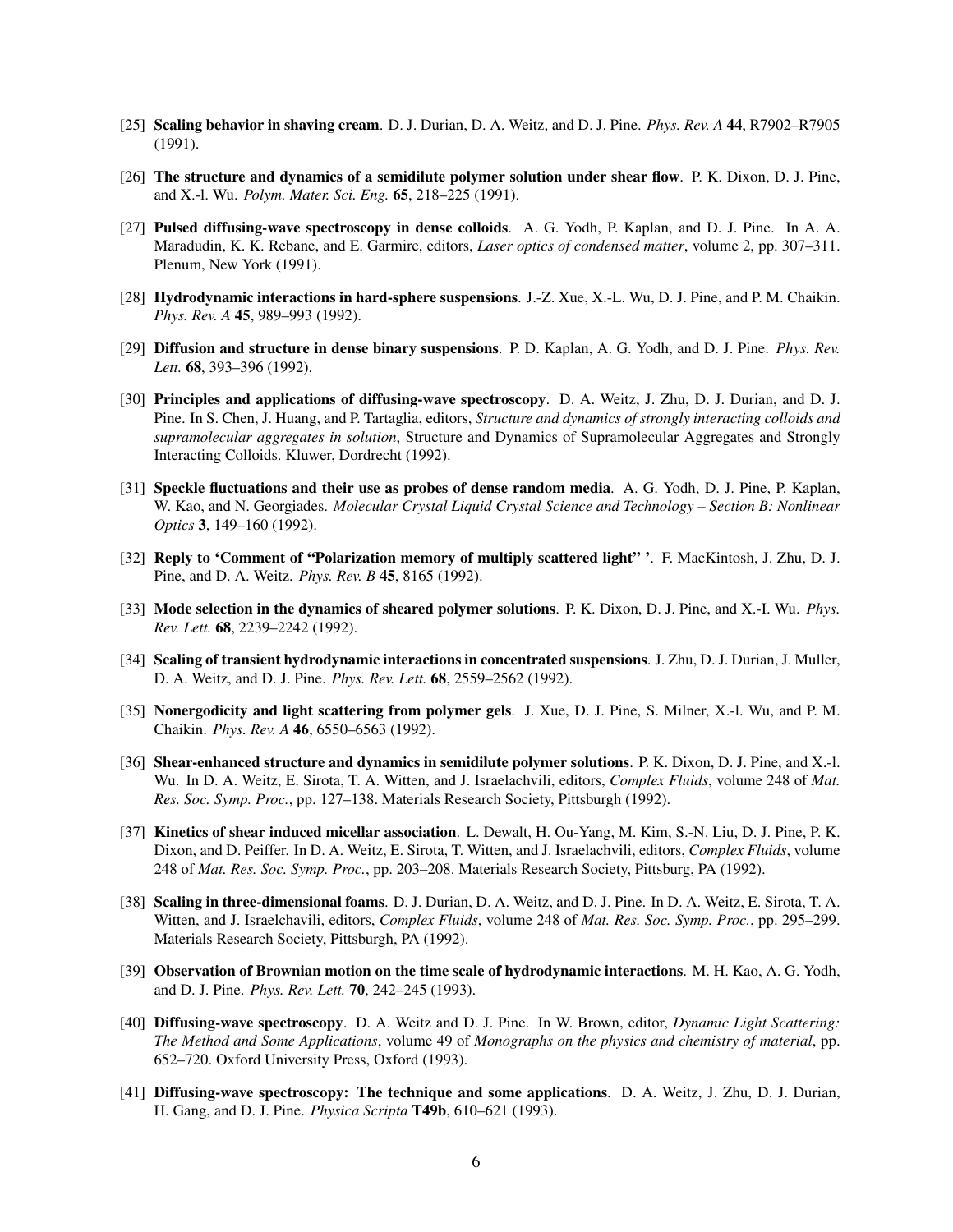- [42] Geometric constraints for the design of diffusing-wave spectroscopy experiments. P. D. Kaplan, M. H. Kao, A. G. Yodh, and D. J. Pine. *Applied Optics* 32, 3828–3836 (1993).
- <span id="page-6-3"></span>[43] Entropically driven surface phase separation in binary colloidal mixtures. P. D. Kaplan, J. L. Rouke, A. G. Yodh, and D. J. Pine. *Phys. Rev. Lett.* 72, 582–585 (1994).
- [44] Diffusing-wave spectroscopy and interferometry. D. J. Pine, D. A. Weitz, J. Zhu, D. J. Durian, A. Yodh, and M. Kao. *Macromolecular Symposia* 79, 31–44 (1994).
- [45] Multiple scattering probes of disordered materials. D. A. Weitz and D. J. Pine. *MRS Bulletin* 19, 39–44 (1994).
- [46] The effect of intrinsic rigidity on the optical properties of PPV derivatives. C. L. Gettinger, A. J. Heeger, J. M. Drake, and D. J. Pine. *Molecular Crystals and Liquid Crystals* 256, 507–512 (1994).
- [47] A photoluminescence study of poly(phenylene vinylene) derivatives: The effect of intrinsic persistence length. C. L. Gettinger, A. J. Heeger, J. M. Drake, and D. J. Pine. *J. Chem. Phys.* 101, 1673–1678 (1994).
- [48] Diffuse transmission spectroscopy: A structural probe of opaque colloidal mixtures. P. D. Kaplan, A. D. Dinsmore, A. G. Yodh, and D. J. Pine. *Phys. Rev. E* 50, 4827–4835 (1994).
- [49] Solution characterization of surfactant solubilized polyaniline. C. L. Gettinger, A. J. Heeger, D. J. Pine, and Y. Cao. *Synthetic Metals* 74, 81–88 (1995).
- <span id="page-6-4"></span>[50] Phase diagrams of nearly hard-sphere binary colloids. A. D. Dinsmore, A. G. Yodh, and D. J. Pine. *Phys. Rev. E* 52, 4045–4057 (1995).
- <span id="page-6-2"></span>[51] Structure evolution of a polymer solution at high shear rates. K. Migler, C. Liu, and D. J. Pine. *Macromolecules* 29, 1422–1432 (1996).
- <span id="page-6-1"></span>[52] Shear-induced gelation and fracture in micellar solutions. C.-h. Liu and D. J. Pine. *Phys. Rev. Lett.* 77, 2121–2124 (1996).
- <span id="page-6-5"></span>[53] Entropic control of particle motion using passive surface microstructures. A. D. Dinsmore, A. G. Yodh, and D. J. Pine. *Nature* 383, 239–242 (1996).
- [54] Inhomogeneous structure formation and shear-thickening in worm-like micellar solutions. P. Boltenhagen, Y. Hu, E. Matthys, and D. J. Pine. *Europhysics Letters* 38, 389–394 (1997).
- <span id="page-6-0"></span>[55] Yielding and rearrangements in disordered emulsions. P. Hebraud, F. Lequeux, J. Munch, and D. J. Pine. *Phys. Rev. Lett.* 78, 4657–4660 (1997).
- [56] Stability of nonaqueous emulsions. A. Imhof and D. J. Pine. *J. Coll. Int. Sci.* 192, 368–374 (1997).
- [57] Observation of bulk phase separation and coexistence in a sheared micellar solution. P. Boltenhagen, Y. Hu, E. Matthys, and D. J. Pine. *Phys. Rev. Lett.* 79, 2359–2362 (1997).
- <span id="page-6-7"></span>[58] Ordered macroporous materials by emulsion templating. A. Imhof and D. J. Pine. *Nature* 389, 948–951 (1997).
- [59] Imaging of intermittency in ripple-wave turbulence. W. B. Wright, R. Budakian, D. J. Pine, and S. J. Putterman. *Science* 278, 1609–1612 (1997).
- <span id="page-6-6"></span>[60] Direct observation of shear-induced structures in wormlike micellar solutions by freeze-fracture electron microscopy. S. L. Keller, P. Boltenhagen, D. J. Pine, and J. Zasadzinski. *Phys. Rev. Lett.* 80, 2725–2728 (1998).
- [61] Uniform macroporous ceramics and plastics by emulsion templating. A. Imhof and D. J. Pine. *Adv. Mat.* 10, 697–700 (1998).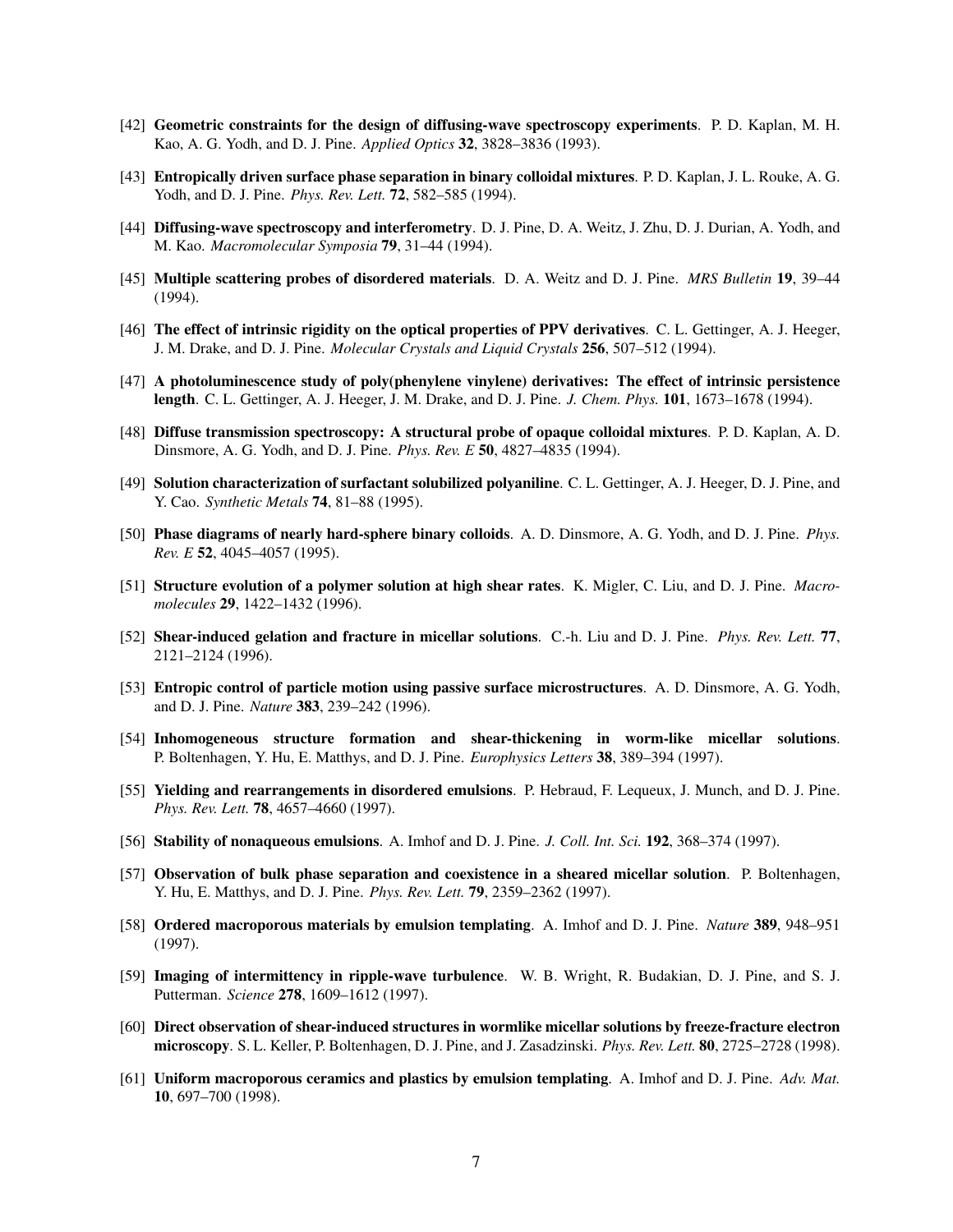- <span id="page-7-1"></span>[62] Shear-thickening in low-concentration solutions of worm-like micelles I: Direct visualization of transient behavior and phase transitions. Y. Hu, P. Boltenhagen, and D. J. Pine. *J. Rheol.* 42, 1185–1208 (1998).
- <span id="page-7-2"></span>[63] Shear-thickening in low-concentration solutions of worm-like micelles II: Slip, fracture, and stability of the shear-induced phase. Y. Hu, P. Boltenhagen, E. Matthys, and D. J. Pine. *J. Rheol.* 42, 1209–1226 (1998).
- [64] Macroporous materials with uniform pores by emulsion templating. A. Imhof and D. J. Pine. In N. Rodriguez, S. Soled, and J. Hrbek, editors, *Recent Advances in Catalytic Materials*, volume 497 of *Mat. Res. Soc. Symp. Proc.*, pp. 167–172. Materials Research Society, Warrendale, Pennsylvania (1998).
- <span id="page-7-8"></span>[65] Hierarchically ordered oxides. P. Yang, T. Deng, D. Zhao, P. Feng, D. J. Pine, B. Chmelka, G. Whitesides, and G. Stucky. *Science* 282, 2244–2246 (1998).
- [66] Preparation of titania foams. A. Imhof and D. J. Pine. *Adv. Mat.* 11, 311–314 (1999).
- <span id="page-7-3"></span>[67] Ordered macroporous materials by colloidal assembly: A possible route to photonic bandgap materials. G. Subramanian, V. N. Manoharan, J. D. Thorne, and D. J. Pine. *Adv. Mat.* 11, 1261–1265 (1999).
- [68] A phenomenological model for shear-thickening in wormlike micelle solutions. J. L. Goveas and D. J. Pine. *Europhysics Letters* 48, 706–712 (1999).
- <span id="page-7-5"></span>[69] Monolithic mesoporous silica templated by microemulsion liquid crystals. P. Y. Feng, X. H. Bu, G. D. Stucky, and D. J. Pine. *J. Am. Chem. Soc.* 122, 994–995 (2000).
- [70] **Drop deformation, breakup, and coalescence with compatibilizer.** Y. T. Hu, D. J. Pine, and L. G. Leal. *Physics of Fluids* 12, 484–489 (2000).
- [71] Ordered macroporous rutile titanium dioxide by emulsion templating. V. N. Manoharan, A. Imhof, J. D. Thorne, and D. J. Pine. In J. W. Perry and A. Scherer, editors, *Micro- and Nano-photonic Materials and Devices*, volume 3937 of *Proceedings of SPIE*, p. 182. SPIE, San Jose, California (2000).
- [72] Time-resolved small-angle neutron scattering study of shear-thickening surfactant solutions after the cessation of flow. R. Oda, V. Weber, P. Lindner, D. J. Pine, E. Mendes, and F. Schosseler. *Langmuir* 16, 4859–4863 (2000).
- [73] Light scattering and rheology of complex fluids driven far from equilibrium. D. J. Pine. In M. Cates and M. Evans, editors, *Soft and Fragile Matter*, volume 53 of *SUSSP Proceedings*, pp. 9–47. SUSSP Institute of Physics, Bristol (2000).
- <span id="page-7-6"></span>[74] Control of pore sizes in mesoporous silica templated by liquid crystals in block copolymer-cosurfactantwater systems. P. Y. Feng, X. H. Bu, and D. J. Pine. *Langmuir* 16, 5304–5310 (2000).
- <span id="page-7-7"></span>[75] Macroscopic shear alignment of bulk transparent mesostructured silica. N. A. Melosh, P. Davidson, P. Feng, D. J. Pine, and B. F. Chmelka. *J. Am. Chem. Soc.* 123, 1240–1241 (2001).
- <span id="page-7-4"></span>[76] Photonic crystals from emulsion templates. V. N. Manoharan, A. Imhof, J. D. Thorne, and D. J. Pine. *Adv. Mat.* 13, 447–450 (2001).
- [77] Self-assembling quantum dot lattices through nucleation site engineering. B. D. Gerardot, G. Subramanian, S. Minvielle, H. Lee, J. A. Johnson, W. V. Schoenfeld, D. Pine, J. S. Speck, and P. M. Petroff. *Journal of Crystal Growth* 236, 647–654 (2002).
- [78] Rapidly recovering hydrogel scaffolds from self-assembling diblock copolypeptide amphiphiles. A. P. Nowak, V. Breedveld, L. Pakstis, B. Ozbas, D. J. Pine, D. Pochan, and T. J. Deming. *Nature* 417, 424–428 (2002).
- <span id="page-7-0"></span>[79] Multispeckle diffusing-wave spectroscopy: A tool to study slow relaxation and time-dependent dynamics. V. Viasnoff, F. Lequeux, and D. J. Pine. *Rev. Sci. Inst.* 73, 2336–2344 (2002).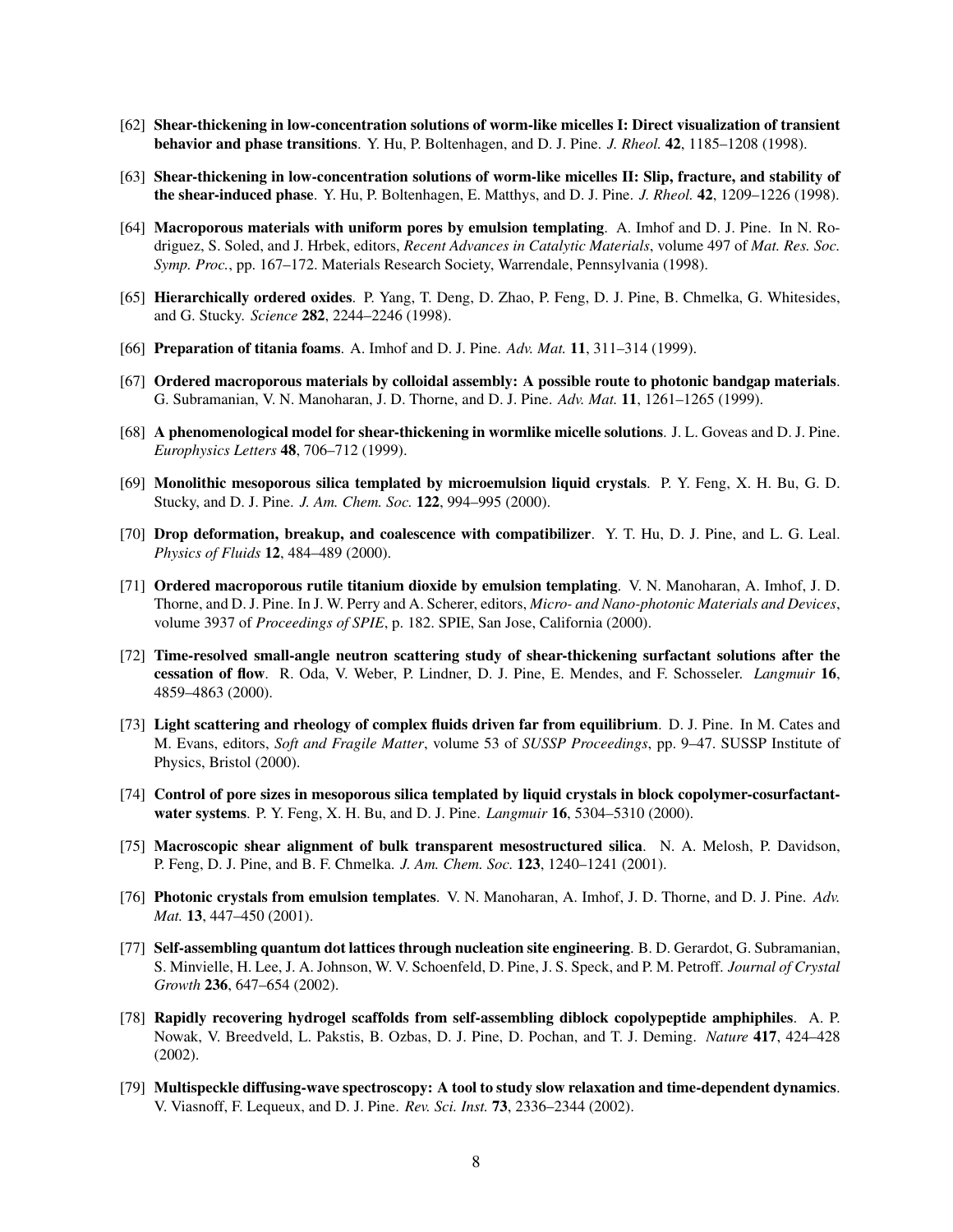- <span id="page-8-2"></span>[80] Monodisperse micrometer-scale spherical assemblies of polymer particles. G. R. Yi, V. N. Manoharan, S. Klein, K. R. Brzezinska, D. J. Pine, F. F. Lange, and S. M. Yang. *Adv. Mat.* 14, 1137–1140 (2002).
- <span id="page-8-3"></span>[81] Packings of uniform microspheres with ordered macropores fabricated by double templating. G. R. Yi, J. H. Moon, V. N. Manoharan, D. J. Pine, and S. M. Yang. *J. Am. Chem. Soc.* 124, 13354–13355 (2002).
- <span id="page-8-0"></span>[82] Phase separation in a polymer solution induced by steady and large amplitude oscillatory shear flow. S. Saito, T. Hashimoto, I. Morfin, P. Lindner, F. Boue, and D. J. Pine. *Macromolecules* 36, 3745–3748 (2003).
- [83] Synthesis of rutile titania powders: Agglomeration, dissolution, and reprecipitation phenomena. S. M. Klein, J. H. Choi, D. J. Pine, and F. F. Lange. *Journal of Materials Research* 18, 1457–1464 (2003).
- <span id="page-8-4"></span>[84] **Dense packing and symmetry in small clusters of microspheres**. V. N. Manoharan, M. T. Elsesser, and D. J. Pine. *Science* 301, 483–487 (2003).
- [85] Generation of uniform colloidal assemblies in soft microfluidic devices. G. R. Yi, T. Thorsen, V. N. Manoharan, M. J. Hwang, S. J. Jeon, D. J. Pine, S. R. Quake, and S. M. Yang. *Adv. Mat.* 15, 1300–1304 (2003).
- [86] Generation of uniform photonic balls by template-assisted colloidal crystallization. G. R. Yi, S. J. Jeon, T. Thorsen, V. N. Manoharan, S. R. Quake, D. J. Pine, and S. M. Yang. *Synthetic Metals* 139, 803–806 (2003).
- [87] Microrheology as a tool for high-throughput screening. V. Breedveld and D. J. Pine. *Journal of Materials Science* 38, 4461–4470 (2003).
- [88] Preparation of monodisperse PMMA microspheres in nonpolar solvents by dispersion polymerization with a macromonomeric stabilizer. S. M. Klein, V. N. Manoharan, D. J. Pine, and F. F. Lange. *Colloid Polym. Sci.* 282, 7–13 (2003).
- [89] Unusual salt stability in highly charged diblock co-polypeptide hydrogels. A. P. Nowak, V. Breedveld, D. J. Pine, and T. J. Deming. *J. Am. Chem. Soc.* 125, 15666–15670 (2003).
- <span id="page-8-1"></span>[90] Friedel-crafts alkylation properties of aluminosilica SBA-15 meso/macroporous monolith and mesoporous powders. J. J. Chiu, D. J. Pine, S. T. Bishop, and B. F. Chmelka. *J. Catal.* 221, 400–412 (2004).
- [91] Building materials by packing spheres. V. N. Manoharan and D. J. Pine. *MRS Bulletin* 29, 91–95 (2004).
- [92] Electrospray-assisted fabrication of uniform photonic balls. J. H. Moon, G. R. Yi, S. M. Yang, D. J. Pine, and S. Bin Park. *Adv. Mat.* 16, 605–609 (2004).
- [93] Rheology of block copolypeptide solutions: Hydrogels with tunable properties. V. Breedveld, A. P. Nowak, J. Sato, T. J. Deming, and D. J. Pine. *Macromolecules* 37, 3943–3953 (2004).
- [94] Colloidal clusters of silica or polymer microspheres. G.-R. Yi, V. N. Manoharan, E. Michel, M. T. Elsesser, S.-M. Yang, and D. J. Pine. *Adv. Mat.* 16, 1204–1208 (2004).
- [95] Multiple-exposure holographic lithography with phase shift. J. H. Moon, S. M. Yang, D. J. Pine, and W. S. Chang. *Applied Physics Letters* 85, 4184–4186 (2004).
- [96] Patterned polymer photonic crystals using soft lithography and holographic lithography. J. H. Moon, A. Small, G. R. Yi, S. K. Lee, W. S. Chang, D. J. Pine, and S. M. Yang. *Synthetic Metals* 148, 99–102 (2005).
- <span id="page-8-5"></span>[97] Control of nanoparticle location in block copolymers. J. Chiu, B. Kim, E. Kramer, and D. J. Pine. *J. Am. Chem. Soc.* 127, 5036–5037 (2005).
- [98] Selective, controllable, and reversible aggregation of polystyrene latex microspheres via DNA hybridization. P. H. Rogers, E. Michel, C. A. Bauer, S. Vanderet, D. Hansen, B. K. Roberts, A. Calvez, J. B. Crews, K. O. Lau, A. Wood, D. J. Pine, and P. V. Schwartz. *Langmuir* 21, 5562–5569 (2005).
- [99] Synthesis of spherical polymer and titania photonic crystallites. S. M. Klein, V. N. Manoharan, D. J. Pine, and F. F. Lange. *Langmuir* 21, 6669–6674 (2005).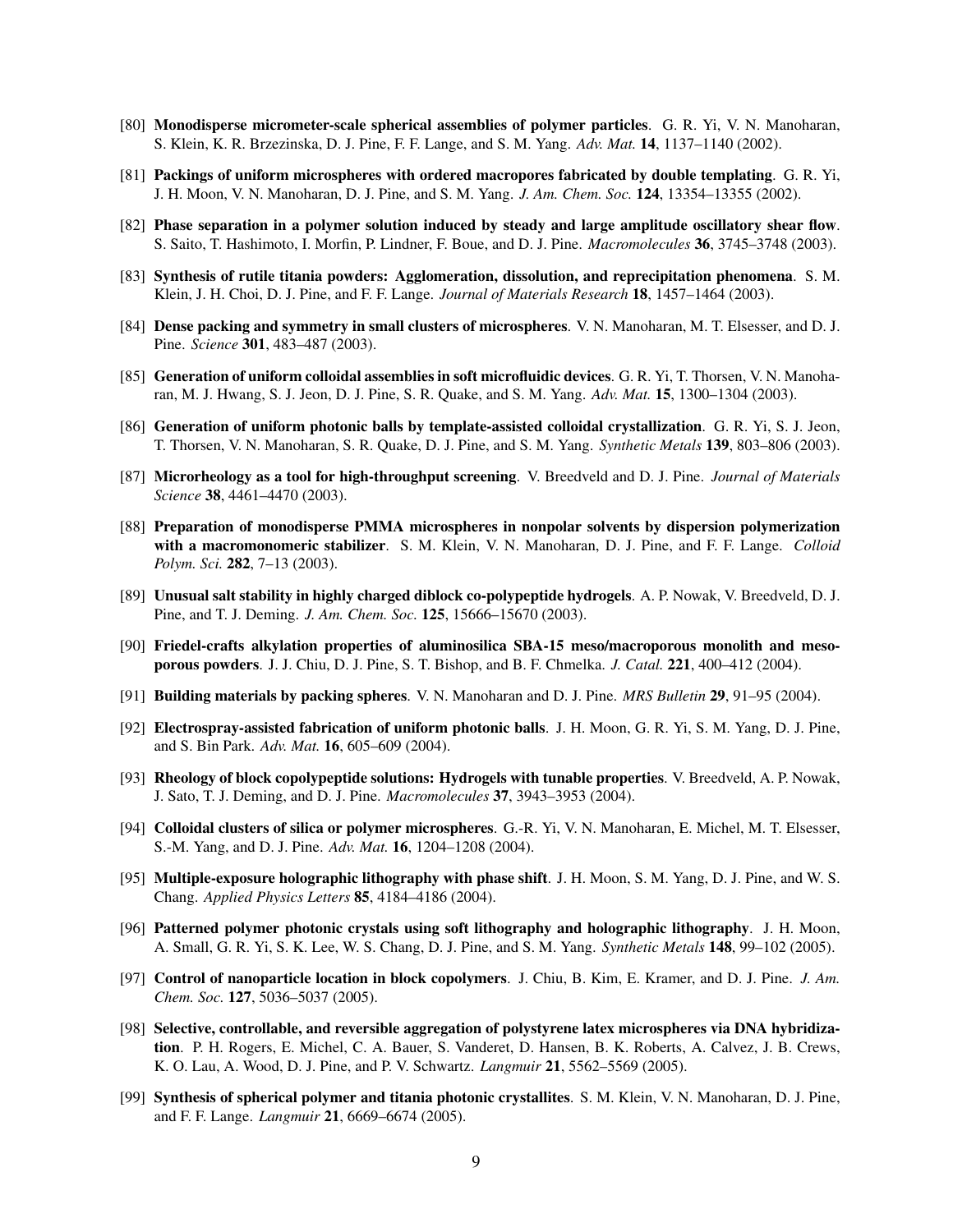- [100] Colloidal clusters of microspheres from water-in-oil emulsions. Y. S. Cho, G. R. Yi, S. H. Kim, D. J. Pine, and S. M. Yang. *Chemistry of Materials* 17, 5006–5013 (2005).
- <span id="page-9-0"></span>[101] Nanoparticle-induced phase transitions in diblock-copolymer films. B. J. Kim, J. J. Chiu, G. R. Yi, D. J. Pine, and E. J. Kramer. *Adv. Mat.* 17, 2618–2622 (2005).
- [102] Self-organization of bidisperse colloids in water droplets. Y. S. Cho, G. R. Yi, J. M. Lim, S. H. Kim, V. N. Manoharan, D. J. Pine, and S. M. Yang. *J. Am. Chem. Soc.* 127, 15968–15975 (2005).
- [103] Translation of interference pattern by phase shift for diamond photonic crystals. J. H. Moon, S. Yang, D. J. Pine, and S. M. Yang. *Optics Express* 13, 9841–9846 (2005).
- <span id="page-9-3"></span>[104] Chaos and threshold for irreversibility in sheared suspensions. D. J. Pine, J. P. Gollub, J. F. Brady, and A. M. Leshansky. *Nature* 438, 997–1000 (2005).
- [105] Scattering properties of core-shell particles in plastic matrices. A. Small, S. Hong, and D. J. Pine. *J. Polym. Sci. B-Polymer Physics* 43, 3534–3548 (2005).
- [106] Preparation of doublet, triangular, and tetrahedral colloidal clusters by controlled emulsification. D. Zerrouki, B. Rotenberg, S. Abramson, J. Baudry, C. Goubault, F. Leal-Calderon, D. J. Pine, and J. Bibette. *Langmuir* 22, 57–62 (2006).
- [107] Microscopic irreversibility and chaos. J. P. Gollub and D. J. Pine. *Physics Today* 59, 8–9 (2006).
- [108] Formation of anisotropic polymer colloids by disparate relaxation times. W. K. Kegel, D. Breed, M. Elsesser, and D. J. Pine. *Langmuir* 22, 7135–7136 (2006).
- [109] Pixellated photonic crystal films by selective photopolymerization. S. K. Lee, G. R. Yi, J. H. Moon, S. M. Yang, and D. J. Pine. *Adv. Mat.* 18, 2111–2116 (2006).
- [110] Microwave-assisted self-organization of colloidal particles in confining aqueous droplets. S. H. Kim, S. Y. Lee, G. R. Yi, D. J. Pine, and S. M. Yang. *J. Am. Chem. Soc.* 128, 10897–10904 (2006).
- [111] Delocalization of classical waves in highly anisotropic random media. A. Small and D. J. Pine. *Phys. Rev. E* 75, 016617 (2007).
- <span id="page-9-1"></span>[112] Distribution of nanoparticles in lamellar domains of block copolymers. J. J. Chiu, B. J. Kim, G. R. Yi, J. Bang, E. J. Kramer, and D. J. Pine. *Macromolecules* 40, 3361–3365 (2007).
- [113] Particles with coordinated patches or windows from oil-in-water emulsions. Y. S. Cho, G. R. Yi, S. H. Kim, S. J. Jeon, M. T. Elsesser, H. K. Yu, S. M. Yang, and D. J. Pine. *Chemistry of Materials* 19, 3183–3193 (2007).
- [114] Stirring stuff. D. J. Pine. *Nature* 448, 876–877 (2007).
- <span id="page-9-2"></span>[115] Creating surfactant nanoparticles for block copolymer composites through surface chemistry. B. J. Kim, J. Bang, C. J. Hawker, J. J. Chiu, D. J. Pine, S. G. Jang, S. M. Yang, and E. J. Kramer. *Langmuir* 23, 12693– 12703 (2007).
- [116] Surfactant-assisted synthesis of uniform titania microspheres and their clusters. H. K. Yu, G. R. Yi, J. H. Kang, Y. S. Cho, V. N. Manoharan, D. J. Pine, and S. M. Yang. *Chemistry of Materials* 20, 2704–2710 (2008).
- <span id="page-9-4"></span>[117] **Random organization in periodically driven systems.** L. Corté, P. M. Chaikin, J. P. Gollub, and D. J. Pine. *Nature Physics* 4, 420–424 (2008).
- [118] Chiral colloidal clusters. D. Zerrouki, J. Baudry, D. Pine, P. Chaikin, and J. Bibette. *Nature* 455, 380–382 (2008).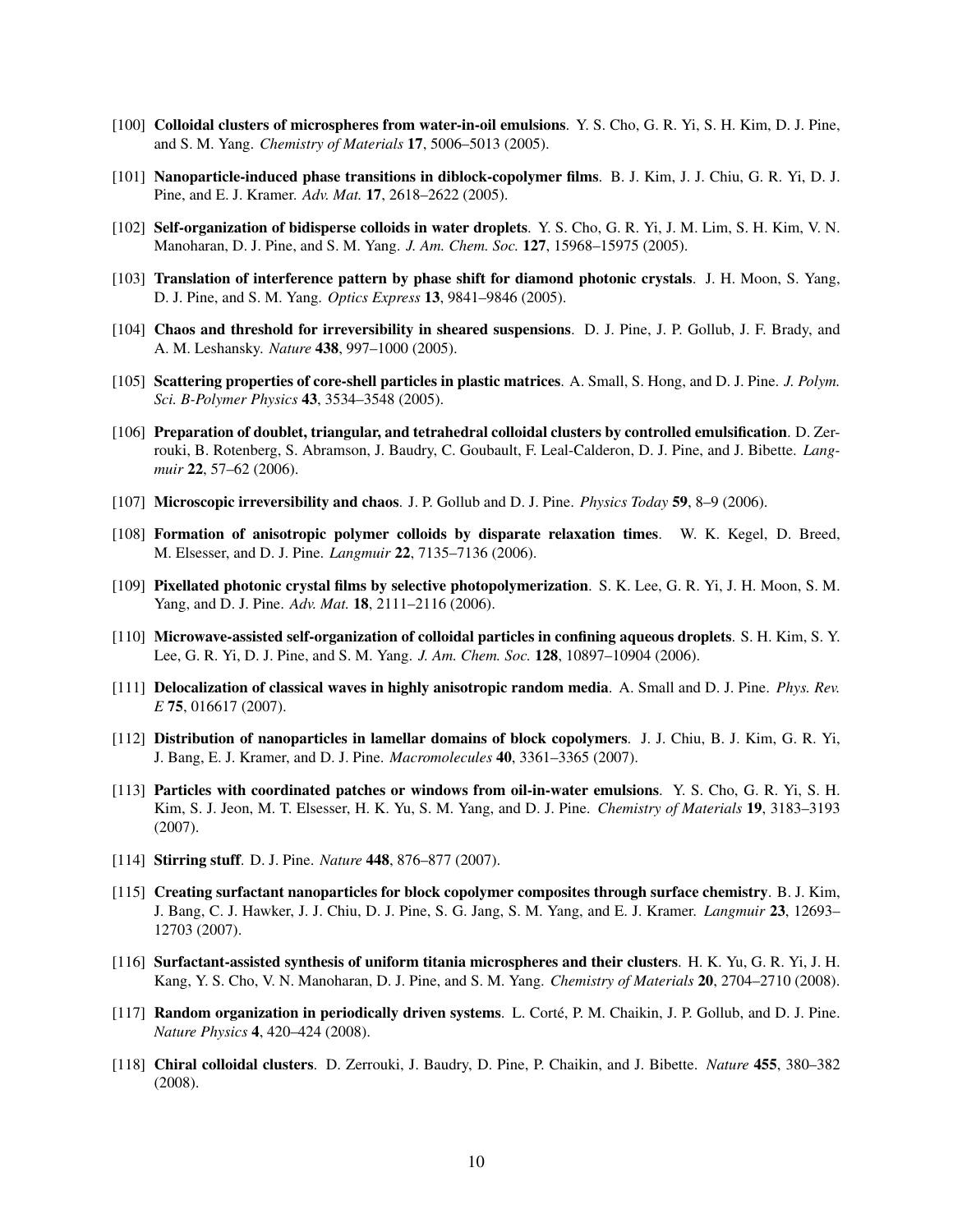- [119] Simple quantitative model for the reversible association of DNA coated colloids. R. Dreyfus, M. E. Leunissen, R. Sha, A. V. Tkachenko, N. C. Seeman, D. J. Pine, and P. M. Chaikin. *Phys. Rev. Lett.* 102, 048301 (2009).
- [120] Functionalization of polymer microspheres using click chemistry. D. R. Breed, R. Thibault, F. Xie, Q. Wang, C. J. Hawker, and D. J. Pine. *Langmuir* 25, 4370–4376 (2009).
- [121] Towards self-replicating materials of DNA-functionalized colloids. M. E. Leunissen, R. Dreyfus, R. Sha, T. Wang, N. C. Seeman, D. J. Pine, and P. M. Chaikin. *Soft Matter* 5, 2422–2430 (2009).
- <span id="page-10-0"></span>[122] Hierarchically structured colloids of diblock copolymers and au nanoparticles. S. J. Jeon, S. M. Yang, B. J. Kim, J. D. Petrie, S. G. Jang, E. J. Kramer, D. J. Pine, and G. R. Yi. *Chemistry of Materials* 21, 3739–3741 (2009).
- <span id="page-10-1"></span>[123] Self-organized criticality in sheared suspensions. L. Corté, S. J. Gerbode, W. Man, and D. J. Pine. *Phys. Rev. Lett.* 103, 248301 (2009).
- <span id="page-10-2"></span>[124] Lock and key colloids. S. Sacanna, W. T. M. Irvine, P. M. Chaikin, and D. J. Pine. *Nature* 464, 575–578 (2010).
- [125] Aggregation-disaggregation transition of DNA-coated colloids: Experiments and theory. R. Dreyfus, M. E. Leunissen, R. Sha, A. Tkachenko, N. C. Seeman, D. J. Pine, and P. M. Chaikin. *Phys. Rev. E* 81, 041404 (2010).
- [126] Large core-shell poly(methyl methacrylate) colloidal clusters: synthesis, characterization, and tracking. M. T. Elsesser, A. D. Hollingsworth, K. V. Edmond, and D. J. Pine. *Langmuir* 27, 917–927 (2011).
- [127] Lock and key colloids through polymerization-induced buckling of monodisperse silicon oil droplets. S. Sacanna, W. T. M. Irvine, L. Rossi, and D. J. Pine. *Soft Matter* 7, 1631–1634 (2011).
- [128] Shape-anisotropic colloids: Building blocks for complex assemblies. S. Sacanna and D. J. Pine. *Current Opinion in Colloid & Interface Science* 16, 96–105 (2011).
- [129] Cubic crystals from cubic colloids. L. Rossi, S. Sacanna, W. T. M. Irvine, P. M. Chaikin, D. J. Pine, and A. P. Philipse. *Soft Matter* 7, 4139–4142 (2011).
- [130] Self-replication of information-bearing nanoscale patterns. T. Wang, R. Sha, R. Dreyfus, M. E. Leunissen, C. Maass, D. J. Pine, P. M. Chaikin, and N. C. Seeman. *Nature* 478, 225–228 (2011).
- [131] Transverse alignment of fibers in a periodically sheared suspension: An absorbing phase transition with a slowly-varying control parameter. A. Franceschini, E. Filippidi, E. Guazzelli, and D. J. Pine. *Phys. Rev. Lett.* 107, 250603 (2011).
- [132] Magnetic click colloidal assembly. S. Sacanna, L. Rossi, and D. J. Pine. *J. Am. Chem. Soc.* 134, 6112–6115 (2012).
- [133] Synthesis and assembly of colloidal particles with sticky dimples. S.-H. Kim, A. D. Hollingsworth, S. Sacanna, S.-J. Chang, G. Lee, D. J. Pine, and G.-R. Yi. *J. Am. Chem. Soc.* 134, 16115–16118 (2012).
- [134] Decoupling of rotational and translational diffusion in supercooled colloidal fluids. K. V. Edmond, M. T. Elsesser, G. L. Hunter, D. J. Pine, and E. R. Weeks. *Proc. Natl. Acad. Sci. U.S.A.* 109, 17891–17896 (2012).
- <span id="page-10-4"></span>[135] Colloids with valence and specific directional bonding. Y. Wang, Y. Wang, D. R. Breed, V. N. Manoharan, L. Feng, A. D. Hollingsworth, M. Weck, and D. J. Pine. *Nature* 491, 51–55 (2012).
- <span id="page-10-3"></span>[136] Living crystals of light-activated colloidal surfers. J. Palacci, S. Sacanna, A. S. Steinberg, D. J. Pine, and P. M. Chaikin. *Science* 339, 936–940 (2013).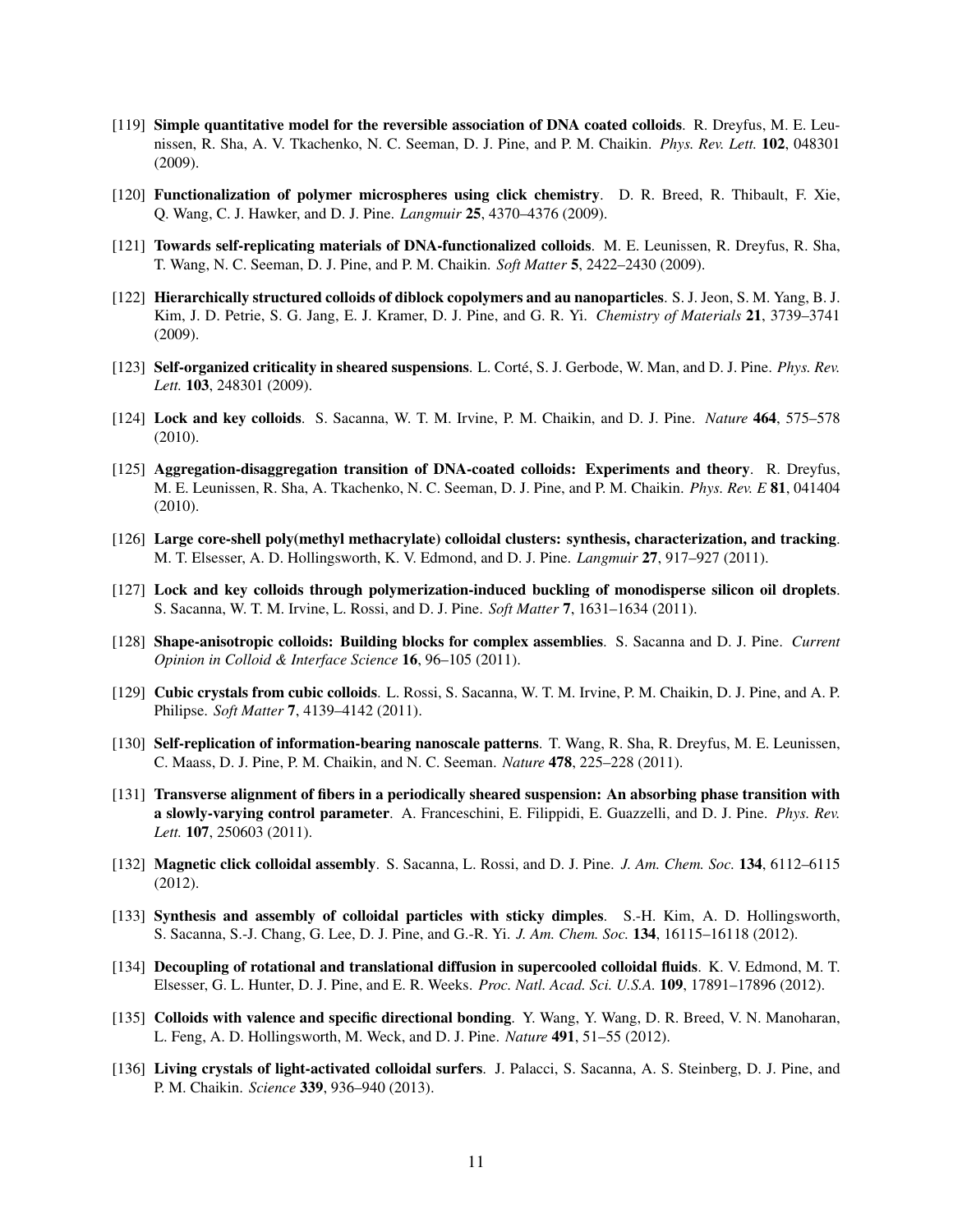- <span id="page-11-2"></span>[137] Shaping colloids for self-assembly. S. Sacanna, M. Korpics, K. Rodriguez, L. Colón-Meléndez, S.-H. Kim, D. J. Pine, and G.-R. Yi. *Nat. Communications* 4, 1688 (2013).
- [138] Recent progress on patchy colloids and their self-assembly. G.-R. Yi, D. J. Pine, and S. Sacanna. *J. Phys.- Cond. Mat.* 25, 193101 (2013).
- [139] Engineering shape: the novel geometries of colloidal self-assembly. S. Sacanna, D. J. Pine, and G.-R. Yi. *Soft Matter* 9, 8096–8106 (2013).
- [140] Patchy Particle Self-Assembly via Metal Coordination. Y. Wang, A. D. Hollingsworth, S. K. Yang, S. Patel, D. J. Pine, and M. Weck. *J. Am. Chem. Soc.* 135, 14064–14067 (2013).
- <span id="page-11-5"></span>[141] Photoactivated colloidal dockers for cargo transportation. J. Palacci, S. Sacanna, A. Vatchinsky, P. M. Chaikin, and D. J. Pine. *J. Am. Chem. Soc.* 135, 15978–15981 (2013).
- [142] Brownian motion and the hydrodynamic friction tensor for colloidal particles of complex shape. D. J. Kraft, R. Wittkowski, B. ten Hagen, K. V. Edmond, D. J. Pine, and H. Löwen. *Phys. Rev. E* **88**, 050301 (2013).
- [143] Two-Minute Assembly of Pristine Large-Area Graphene Based Films. J. Shim, J. M. Yun, T. Yun, P. Kim, K. E. Lee, W. J. Lee, R. Ryoo, D. J. Pine, G.-R. Yi, and S. O. Kim. *Nano Letters* 14, 1388–1393 (2014).
- <span id="page-11-3"></span>[144] Three-dimensional lock and key colloids. Y. Wang, Y. Wang, X. Zheng, G.-R. Yi, S. Sacanna, D. J. Pine, and M. Weck. *J. Am. Chem. Soc.* 136, 6866–6869 (2014).
- <span id="page-11-1"></span>[145] Dynamics of non-Brownian fiber suspensions under periodic shear. A. Franceschini, E. Filippidi, E. Guazzelli, and D. J. Pine. *Soft Matter* 10, 6722–6731 (2014).
- <span id="page-11-0"></span>[146] A microscopic view of the yielding transition in concentrated emulsions. E. D. Knowlton, D. J. Pine, and L. Cipelletti. *Soft Matter* 10, 6931–6940 (2014).
- [147] Digital colloids: reconfigurable clusters as high information density elements. C. L. Phillips, E. Jankowski, B. J. Krishnatreya, K. V. Edmond, S. Sacanna, D. G. Grier, D. J. Pine, and S. C. Glotzer. *Soft Matter* 10, 7468–7479 (2014).
- <span id="page-11-6"></span>[148] Light-activated self-propelled colloids. J. Palacci, S. Sacanna, S.-H. Kim, G.-R. Yi, D. J. Pine, and P. M. Chaikin. *Phil. Trans. R. Soc. A* 372, 20130372 (2014).
- [149] Patchy particle packing under electric fields. P. Song, Y. Wang, Y. Wang, A. D. Hollingsworth, M. Weck, D. J. Pine, and M. D. Ward. *J. Am. Chem. Soc.* 137, 3069–3075 (2015).
- [150] Shape-sensitive crystallization in colloidal superball fluids. L. Rossi, V. Soni, D. J. Ashton, D. J. Pine, A. P. Philipse, P. M. Chaikin, M. Dijkstra, S. Sacanna, and W. T. M. Irvine. *Proc. Natl. Acad. Sci. U.S.A.* 112, 5286–5290 (2015).
- <span id="page-11-7"></span>[151] Artificial rheotaxis. J. Palacci, S. Sacanna, A. Abramian, J. Barral, K. Hanson, A. Y. Grosberg, D. J. Pine, and P. M. Chaikin. *Science Advances* 1, e1400214 (2015).
- <span id="page-11-4"></span>[152] Binding kinetics of lock and key colloids. L. Colón-Meléndez, D. J. Beltran-Villegas, G. van Anders, J. Liu, M. Spellings, S. Sacanna, D. J. Pine, S. C. Glotzer, R. G. Larson, and M. J. Solomon. *J. Chem. Phys.* 142, 174909 (2015).
- <span id="page-11-8"></span>[153] Crystallization of DNA-coated colloids. Y. Wang, Y. Wang, X. Zheng, E. Ducrot, J. S. Yodh, M. Weck, and D. J. Pine. *Nat. Commun.* 6, 7253 (2015).
- <span id="page-11-9"></span>[154] Synthetic strategies toward DNA-coated colloids that crystallize. Y. Wang, Y. Wang, X. Zheng, E. Ducrot, M.-G. Lee, G.-R. Yi, M. Weck, and D. J. Pine. *J. Am. Chem. Soc.* 137, 10760–10766 (2015).
- <span id="page-11-10"></span>[155] High-density PEO-b-DNA brushes on polymer particles for colloidal superstructures. J. S. Oh, Y. Wang, D. J. Pine, and G.-R. Yi. *Chem. Mater.* 27, 8337–8344 (2015).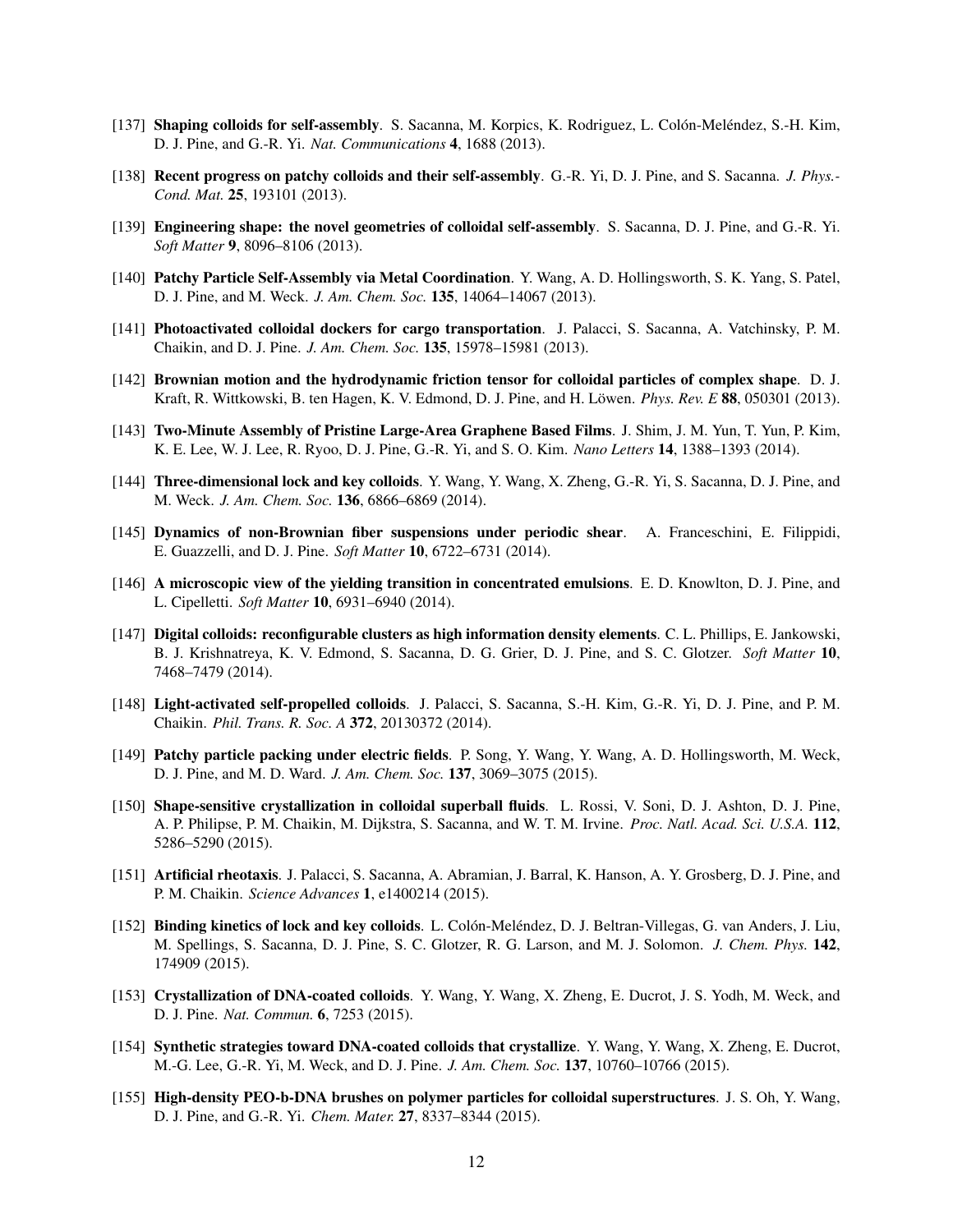- [156] Scattering techniques. L. Cipelletti, V. Trappe, and D. J. Pine. In A. Fernandez-Nieves and A. M. Puertas, editors, *Fluids, Colloids, and Soft Materials: An Introduction to Soft Matter Physics*, volume 7, chapter 8, pp. 133–148. John Wiley & Sons (2016).
- [157] Thermal regulation of colloidal materials architecture through orthogonal functionalizable patchy particles. X. Zheng, Y. Wang, Y. Wang, D. J. Pine, and M. Weck. *Chem. Mater.* 28, 3984–3989 (2016).
- <span id="page-12-3"></span>[158] Colloidal alloys with preassembled clusters and spheres. E. Ducrot, M. He, G.-R. Yi, and D. J. Pine. *Nat. Mater.* 16, 652–657 (2017).
- [159] Shape-shifting patchy particles. X. Zheng, M. Liu, M. He, D. J. Pine, and M. Weck. *Angewandte Chemie* 129, 5599–5603 (2017).
- [160] Compressible colloidal clusters from pickering emulsions and their DNA functionalization. I.-S. Jo, J. S. Oh, S.-H. Kim, D. J. Pine, and G.-R. Yi. *Chem. Commun.* 54, 8328–8331 (2018).
- [161] DNA-functionalized 100-nm polymer nanoparticles from block copolymer micelles. S. Lee, J. H. Yoon, I.-S. Jo, J. S. Oh, D. J. Pine, T. S. Shim, and G.-R. Yi. *Langmuir* 34, 11042–11048 (2018).
- <span id="page-12-4"></span>[162] Pyrochlore lattice, self-assembly and photonic band gap optimizations. E. Ducrot, J. Gales, G.-R. Yi, and D. J. Pine. *Opt. Express* 26, 30052 (2018).
- [163] DNA-coated microspheres and their colloidal superstructures. J. Moon, I.-S. Jo, E. Ducrot, J. S. Oh, D. J. Pine, and G.-R. Yi. *Macromol. Res.* 26, 1085–1094 (2018).
- [164] Optimizing the synthesis of monodisperse colloidal spheres using holographic particle characterization. C. Middleton, M. D. Hannel, A. D. Hollingsworth, D. J. Pine, and D. G. Grier. *Langmuir* 35, 6602–6609 (2019).
- [165] DNA functionalization of colloidal particles via physisorption of azide-functionalized diblock copolymers. J. Moon, I.-S. Jo, J. H. Yoon, Y. Kim, J. S. Oh, D. J. Pine, and G.-R. Yi. *Soft Matter* 15, 6930–6933 (2019).
- <span id="page-12-2"></span>[166] Colloidal fibers and rings by cooperative assembly. J. S. Oh, S. Lee, S. C. Glotzer, G.-R. Yi, and D. J. Pine. *Nat. Commun.* 10, 3936 (2019).
- [167] Assembly of clathrates from tetrahedral patchy colloids with narrow patches. E. G. Noya, I. Zubieta, D. J. Pine, and F. Sciortino. *J. Chem. Phys.* 151, 094502 (2019).
- <span id="page-12-1"></span>[168] High-density DNA coatings on carboxylated colloids by DMTMM- and azide-mediated coupling reactions. J. S. Oh, M. He, G.-R. Yi, and D. J. Pine. *Langmuir* 36, 3583–3589 (2020).
- [169] Reconfigurable self-assembly and kinetic control of multiprogrammed DNA-coated particles. J. S. Oh, G.-R. Yi, and D. J. Pine. *ACS Nano* 14, 4595–4600 (2020).
- [170] Photo-printing of faceted DNA patchy particles. J. A. Diaz A., J. S. Oh, G.-R. Yi, and D. J. Pine. *Proc. Natl. Acad. Sci. U.S.A.* 117, 10645–10653 (2020).
- [171] Tunable assembly of hybrid colloids induced by regioselective depletion. M. Liu, X. Zheng, V. Grebe, D. J. Pine, and M. Weck. *Nat. Mater.* 18, 1354–1361 (2020).
- [172] Kinetics of actin networks formation measured by time resolved particle-tracking microrheology. M. Levin, R. Sorkin, D. Pine, R. Granek, A. Bernheim-Groswasser, and Y. Roichman. *Soft Matter* 16, 7869– 7876 (2020).
- <span id="page-12-5"></span>[173] Colloidal diamond. M. He, J. P. Gales, E. Ducrot, Z. Gong, G.-R. Yi, S. Sacanna, and D. J. Pine. ´ *Nature* 585, 524–529 (2020).
- <span id="page-12-0"></span>[174] Hyperuniform structures formed by shearing colloidal suspensions. S. Wilken, R. E. Guerra, D. J. Pine, and P. M. Chaikin. *Phys. Rev. Lett.* 125, 148001 (2020).